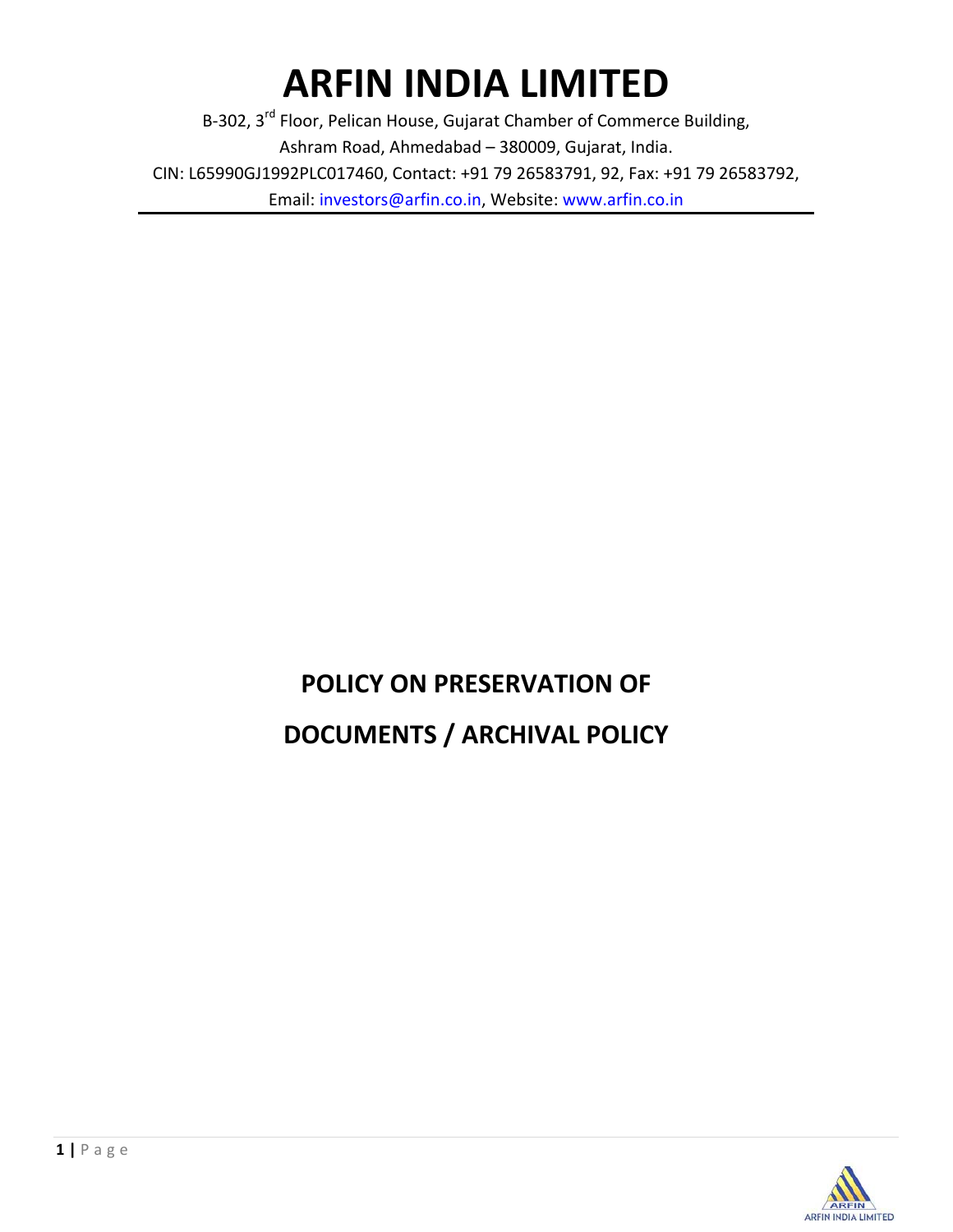#### **1. Scope**

A Policy on Preservation of Documents (defined below) would ensure safekeeping of the records and safeguard the Documents from getting manhandled, while at the same time avoiding superfluous inventory of Documents. The Company, therefore, formulates this policy, in pursuance to Regulation 9 of the Securities Exchange Board of India (Listing Obligations and Disclosure Requirements) Regulations, 2015 ("**Regulations**"). It not only covers the various aspects on preservation of the Documents, but also the safe disposal / destruction of the Documents.

#### **2. Definitions**

- **2.1** "**Act**" means the Companies Act, 2013.
- **2.2** "**Applicable Law**" means any Law, Rules, Circulars, Guidelines or Standards issued by the Securities & Exchange Board of India, the Ministry of Corporate Affairs and the Institute of Company Secretaries of India under which the preservation of the Documents has been prescribed.
- **2.3** "**Board**" means the Board of Directors of the Company or its Committee.
- **2.4** "**Company**" means Arfin India Limited.
- **2.5** "**Current Document(s)**" means any document, which still has an ongoing relevance with reference to any ongoing litigation, proceedings, complaint, dispute, contract or any like matter.
- **2.6** "**Document(s)**" refers to papers, notes, agreements, notices, advertisements, requisitions, orders, declarations, forms, correspondence, minutes, indices, registers and or any other record, required under or in order to comply with the requirements of any Applicable Law, whether issued, sent, received or kept in pursuance of the Act or under any other law for the time being in force or otherwise, maintained on paper or in Electronic Form and does not include multiple or identical copies.
- **2.7** "**Electronic Record(s)**" means the electronic record as defined under clause (t) of subsection (1) of section 2 of the Information Technology Act, 2000.
- **2.8** "**Electronic Form**" means any contemporaneous electronic device such as Computer, Laptop, Compact Disc, Floppy Disc, Space on Electronic Cloud, or any other form of storage and retrieval device, considered feasible, whether the same is in possession or control of the Company or otherwise the Company has control over access to it.
- **2.9** "**Maintenance**" means keeping documents, either Physically or in Electronic Form.
- **2.10** "**Preservation**" means to keep in good order and to prevent from being altered, damaged or destroyed.
- **2.11** "**Regulations**" means the Securities Exchange Board of India (Listing Obligations and Disclosure Requirements) Regulations, 2015.

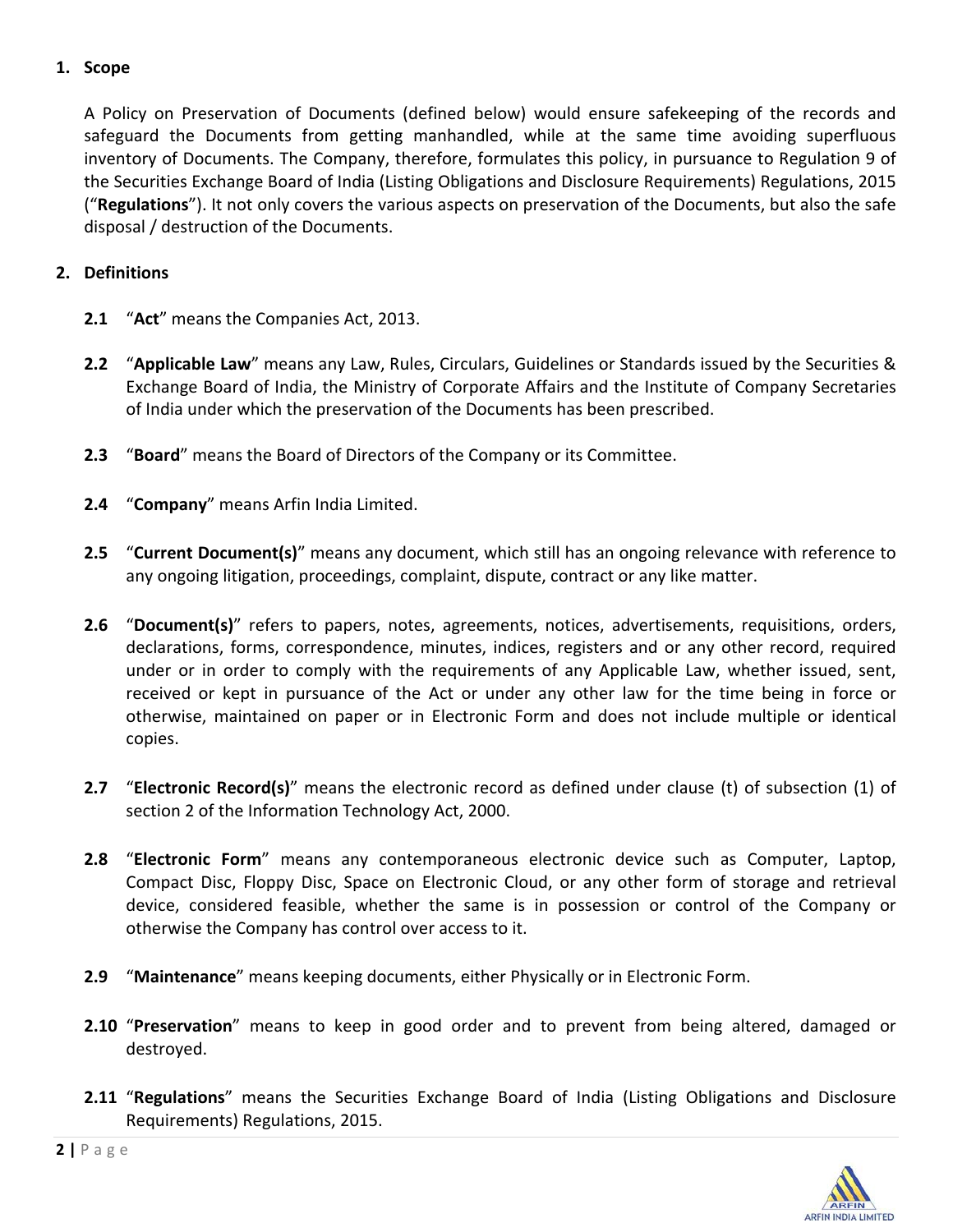The words and phrases used in this Policy and not defined here shall derive their meaning from the Applicable Law.

#### **3. Coverage**

This Policy is intended to guide the Company and its Officers on maintenance of any Documents, their preservation and disposal.

#### **4. Classification**

The preservation of Documents shall be done in the following manner:

- a) Where there is a period for which a Document is required to be preserved as per Applicable Law, for the period required by Applicable Law.
- b) Where there is no such requirement as per Applicable Law, then for such period as the document pertains to a matter which is "Current".
- c) Those documents which are required to be made available on the Company's website in Compliance with the SEBI (Listing Obligations & Disclosure Requirements) Regulations, 2015 will be made available for a period of 5 years and thereafter will be archived for a period of 3 years.
	- **An indicative list of the Documents and the timeframe of their preservation is provided in Annexure ‐ I**.

## **5. Modes of Preservation**

- **5.1** The Documents may be preserved in
	- 5.1.1 Physical Form or
	- 5.1.2 Electronic Form.
- **5.2** The preservation of Documents should be such as to ensure that there is no tampering, alteration, destruction or anything which endangers the content, authenticity, utility or accessibility of the Documents.
- **5.3** The preserved Documents must be accessible at all reasonable times subject to ensuring integrity of the Documents and prohibition of unauthorized access.

## **6. Authority for Approval of Policy**

The Board shall have the authority for approval of this policy in pursuance to the Regulations.

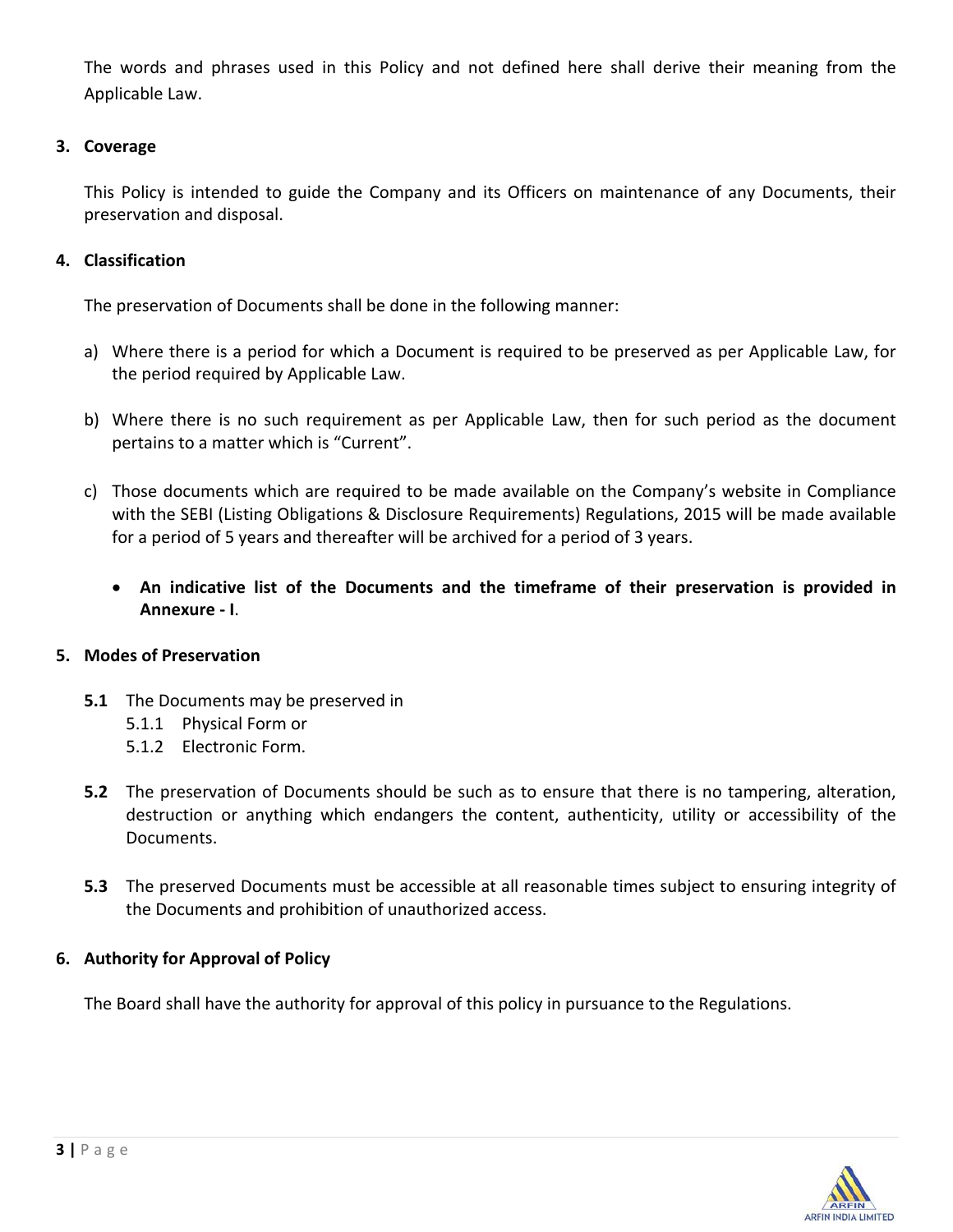#### **7. Authority to make alterations to the Policy**

The Board is authorized to make such alterations to this Policy as considered appropriate, however, subject to the condition that such alterations shall be in consonance with the provisions of the Act and Regulations.

#### **8. Destruction of Documents**

- **8.1** Destruction as a normal administrative practice usually occurs because the records are duplicated, unimportant or for short term use only. This applies to both Physical and Electronic Documents.
- **8.2** The temporary Documents, excluding the Current Document(s) shall be destroyed after the relevant period as deemed fit by the officials of the Company. The categories of Documents may be destroyed as normal administrative practices are listed in **Annexure ‐ II**.

#### **9. Conversion of the form in which the Documents are preserved**

- **9.1** The physical Documents preserved may be converted, whenever required or felt necessary, into electronic form or *vice‐a‐versa* to ensure ease in maintenance of records and efficient utilization of space.
- **9.2** This will be done subject to the approval of the Board.

#### **10. Authenticity**

Where a Document is being maintained both in Physical form and in Electronic form, the authenticity with reference to the physical form should be considered for every purpose.

#### **11. Interpretation**

In any circumstance where the terms of this policy differ from any existing or newly enacted Law, Rule, Regulation or Standard governing the Company, the Law, Rule, Regulation or Standard will take precedence over these Policies and Procedures until such time as this Policy is changed to confirm to the Law, Rule, Regulation or Standard.

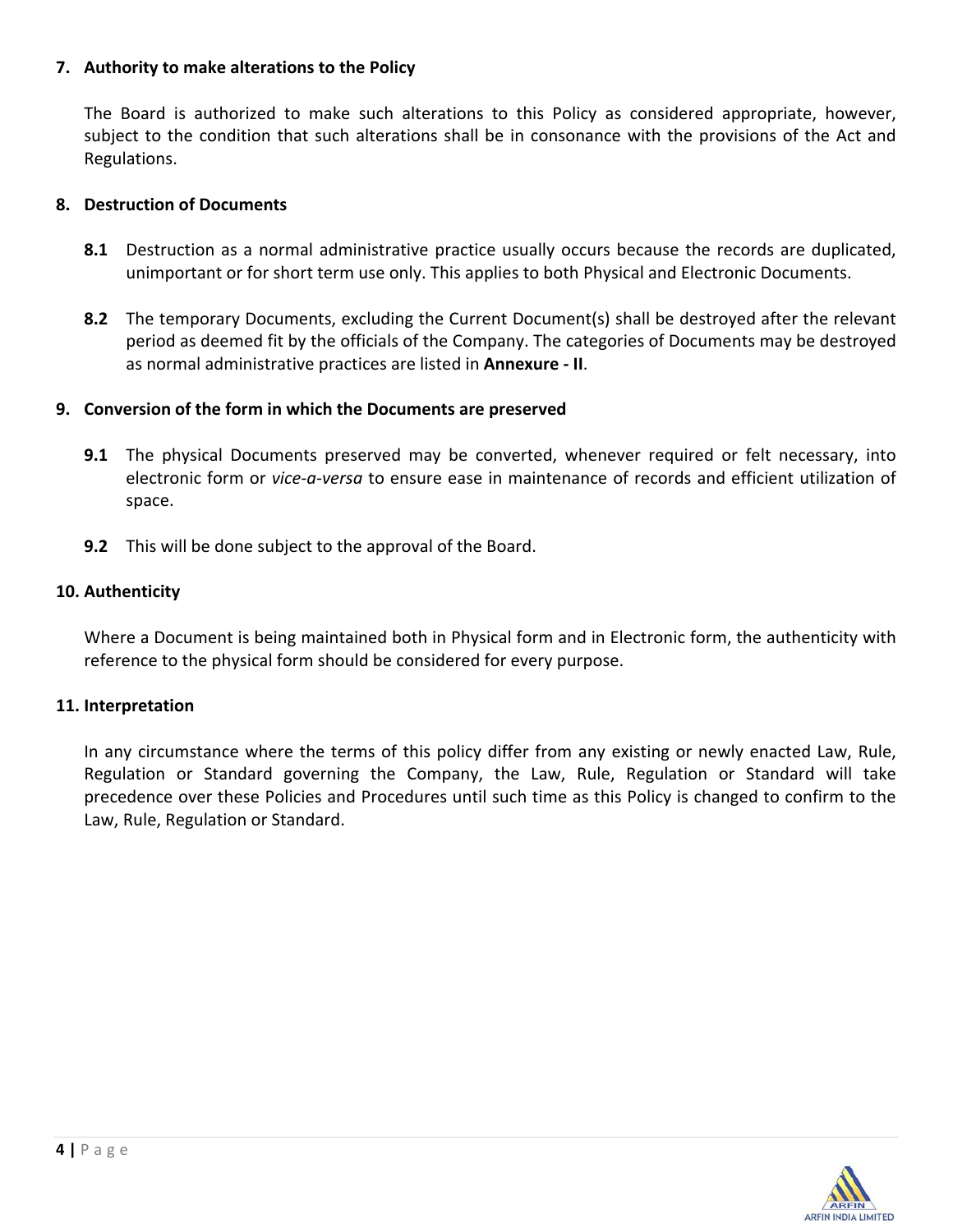#### **Annexure – I**

#### Indicative List

|           | <b>Permanent Preservation</b>                     |           | <b>Temporary Preservation</b>                                         |
|-----------|---------------------------------------------------|-----------|-----------------------------------------------------------------------|
|           | Common Seal                                       |           | Documents with Preservation Period of not less than                   |
|           | Agreements made by the Company with Stock         | 8         | Years after Completion of the Relevant                                |
|           | Exchanges, Depositories, etc.                     |           | <b>Transactions</b>                                                   |
| $\bullet$ | The Memorandum and Articles of the Company        | $\bullet$ | Register of Debenture Holders or any other                            |
| $\bullet$ | <b>Register of Members</b>                        |           | Security Holders (from the date of Redemption of                      |
| $\bullet$ | Register of<br>Renew<br>and<br>Duplicate<br>Share |           | Debentures or Securities)                                             |
|           | Certificates                                      |           | Register of Allotment (from the date of each                          |
| $\bullet$ | The Foreign Register of Members                   |           | allotment) as per Companies Act, 2013                                 |
| $\bullet$ | Register of Charges as per the Companies Act,     |           | Copies of all Annual Returns prepared under                           |
|           | 2013                                              |           | Section 92 of the Companies Act, 2013 and copies                      |
| $\bullet$ | Minutes Book of General Meeting, Board and        |           | of all Certificates and Documents required to be                      |
|           | Committee Meetings as per Companies Act, 2013     |           | annexed thereto (from date of filing with the                         |
| $\bullet$ | All Sales Tax / VAT / Service Tax and such other  |           | Registrar)                                                            |
|           | <b>Registration Certificates</b>                  | $\bullet$ | Foreign Register of Debenture Holders or any                          |
|           | Such other records as may be required under any   |           | other Security Holders (from the date of                              |
|           | law from time to time                             |           | Redemption)                                                           |
|           |                                                   | $\bullet$ | All Notices pertaining to Disclosure of Interest of                   |
|           |                                                   |           | Directors (from the end of the financial year to<br>which it relates) |
|           |                                                   | $\bullet$ | Register of Deposits (from the date of last entry)                    |
|           |                                                   |           | Instrument Creating a Charge or Modifying (from                       |
|           |                                                   |           | date of Satisfaction of Charge)                                       |
|           |                                                   |           | Vouchers / Voucher Register and Books of                              |
|           |                                                   |           | Accounts as defined under Sub-section 13 of                           |
|           |                                                   |           | Section 2 of the Companies Act, 2013                                  |
|           |                                                   |           | Income Tax Returns filed under Income Tax Act,                        |
|           |                                                   |           | 1961                                                                  |
|           |                                                   |           | Copy of Newspaper Advertisement or Publications                       |
|           |                                                   |           | Records relating to Court Cases / CBI Cases /                         |
|           |                                                   |           | Police Cases / Civil Suits / Labour Court Cases /                     |
|           |                                                   |           | <b>Arbitration Cases</b>                                              |
|           |                                                   |           | Compliance Reports received from any Statutory                        |
|           |                                                   |           | Authority                                                             |
|           |                                                   |           | Correspondences made with any<br>Statutory                            |
|           |                                                   |           | Authority                                                             |
|           |                                                   |           | Register of Power of Attorneys, if any                                |
|           |                                                   |           | Forms and Returns filed with RBI / MCA or with                        |
|           |                                                   |           | any other Statutory Authority                                         |